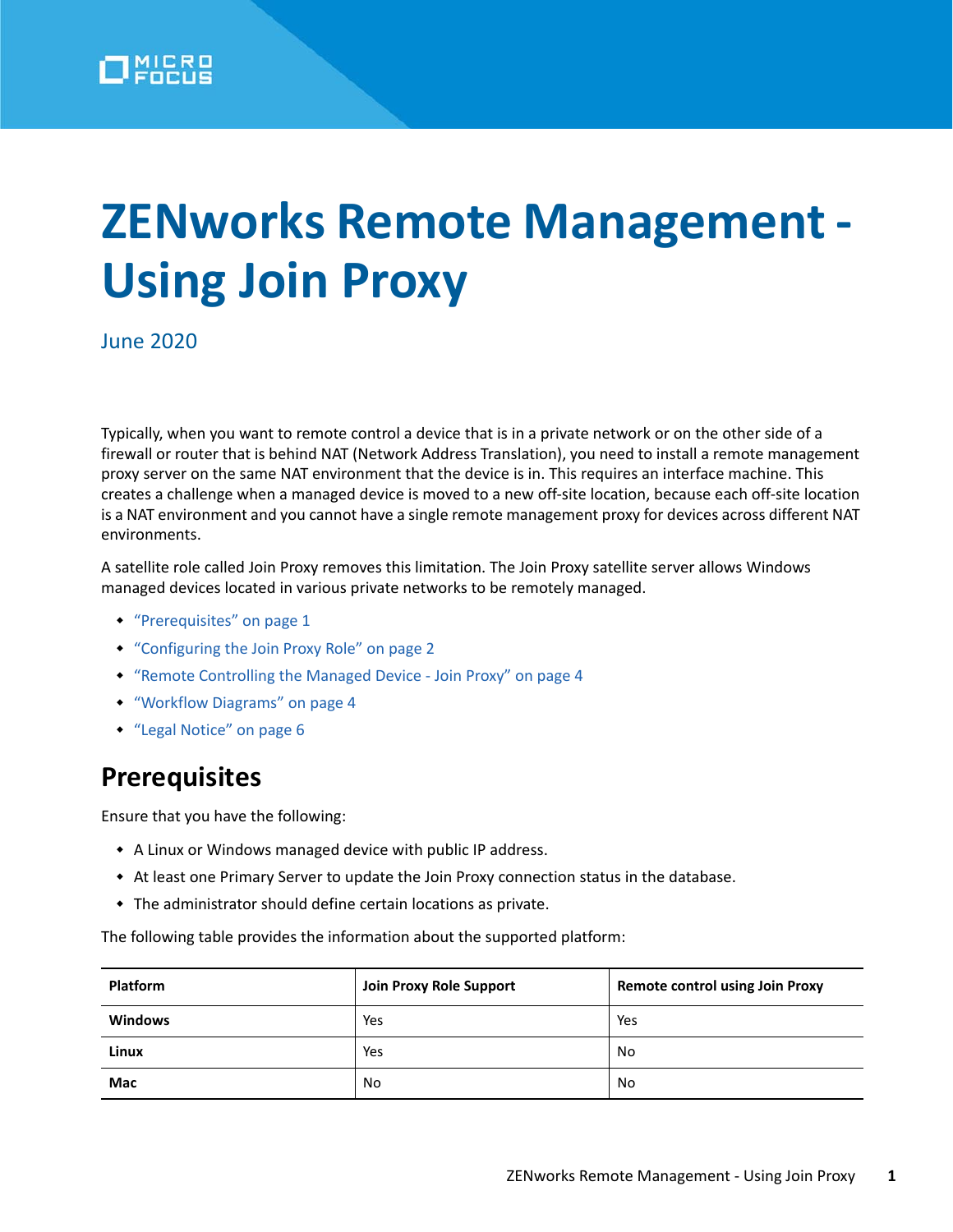# <span id="page-1-0"></span>**Configuring the Join Proxy Role**

In ZENworks, Join Proxy is a role that is by default assigned to Primary Servers; you can also assign this role to Satellites.

You can add the Join Proxy role to a ZENworks 11SP3 or later Windows or Linux managed device to make it a Join Proxy server in order to perform remote management operations on Windows managed devices that are in a private network.

To configure the Join Proxy Role, complete the following tasks:

- ["Assigning the Join Proxy Role to a Device" on page 2](#page-1-1)
- ["Creating Locations" on page 3](#page-2-0)
- ["Associating Join Proxy to the Created Locations" on page 3](#page-2-1)
- ["Refreshing the Managed Device to View the New Closest Servers List" on page 3](#page-2-2)

## <span id="page-1-1"></span>**Assigning the Join Proxy Role to a Device**

In ZENworks Control Center, you first select a device for which you want to assign the Join Proxy role. You can choose either a Primary Server or a Satellite as the Join Proxy.

If you select a Primary Server for the Join Proxy role, there is no need to further configure the server in ZENworks Control Center. However, you can reconfigure the Join Proxy configuration settings by manually editing the joinproxy.properties file on the Primary Server device in the following location:

#### ZENWORKS\_HOME\conf\

If you plan to use a Satellite, then you need to assign the Join Proxy role to the Satellite server, by using the following steps:

- **1** In ZENworks Control Center, click **Devices** > **Servers** or **Workstations**.
- **2** In the Servers or Workstations panel, select the check box for the device that you want to promote to Satellite server.
- **3** Click **Action** > **Configure Satellite Server**.
- **4** In the Configure Satellite Server dialog box, select the check box next to **Join Proxy**, then click **Configure**.
- **5** In the Join Proxy Role Settings dialog box, specify the **Port** on which the Join Proxy listens for a connection. The default port number is 7019.

**NOTE:** This is required only if the Join Proxy is running a firewall or is behind a network firewall.

**6** Specify the maximum number of devices that are allowed to connect to the Join Proxy. The default and the maximum value is 1000. Because satellite servers are dedicated to join proxy service, they allow more such connections without being overloaded.

**NOTE:** For a Primary server, the default value is 100.To manually increase this limit, update the joinproxy.properties file and restart the Join Proxy service. Increasing the join proxy connection limit on a Primary server might overload it when more devices start connecting to the Primary server.

Though the range for maximum number of connections is from 1- 65535, if you specify a number greater than 1000, the following message is displayed: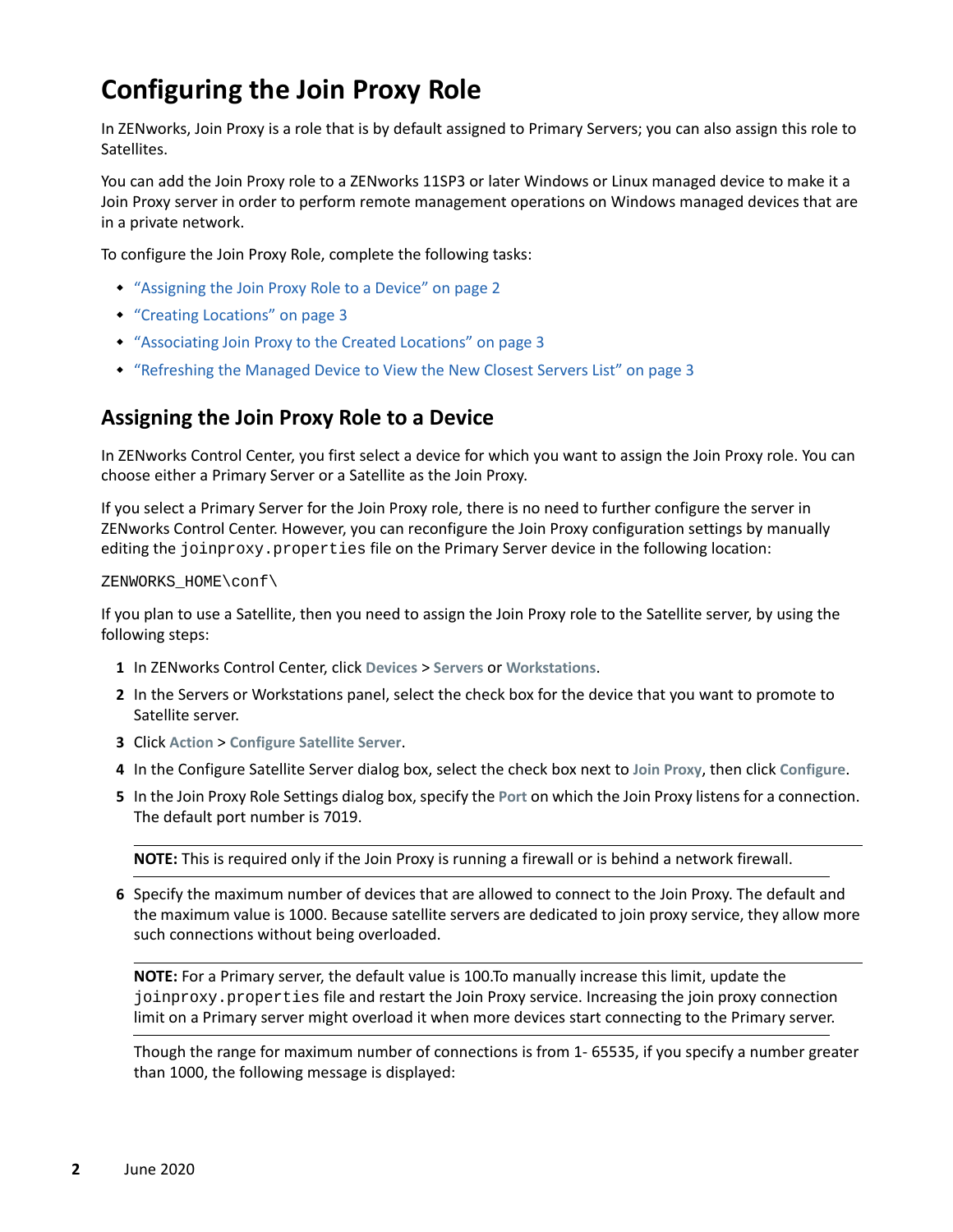Maximum number of connections exceeding 1000 may impact the performance of Join Proxy adversely. Do you want to continue anyway?

**7** Specify the frequency interval at which the Join Proxy should check to see whether the devices are still connected to it. The default value is one minute.

If you specify a lower value in this field, status updates are faster in the database. However, this might result in higher traffic on the network, depending on the number of devices connected to the Join Proxy.

**NOTE:** Based on the frequency specified here, Join Proxy will send packets to all the managed devices connected to it, to detect the connection status and update it in the database. This enables remote operators to connect to managed devices through Join Proxy, in order to perform remote sessions on Windows managed devices that are in a private network.

**8** Click **Ok** to return to the Configure Satellite Server dialog box.

For details on Satellite Roles, see["Understanding the Satellite Roles"](https://www.novell.com/documentation/zenworks-2020/pdfdoc/zen_sys_servers/zen_sys_servers.pdf#be244ir) in the *[ZENworks Primary Server and](https://www.novell.com/documentation/zenworks-2020/pdfdoc/zen_sys_servers/zen_sys_servers.pdf#bookinfo)  [Satellite Reference](https://www.novell.com/documentation/zenworks-2020/pdfdoc/zen_sys_servers/zen_sys_servers.pdf#bookinfo)*.

## <span id="page-2-0"></span>**Creating Locations**

After assigning the Join Proxy role to the device, you need to create a location by providing a location name and then associating the desired network environments with the location. For details, see ["Creating](https://www.novell.com/documentation/zenworks-2020/pdfdoc/zen_sys_location/zen_sys_location.pdf#boul03o)  [Locations](https://www.novell.com/documentation/zenworks-2020/pdfdoc/zen_sys_location/zen_sys_location.pdf#boul03o)"in the *[ZENworks Location Awareness Reference](https://www.novell.com/documentation/zenworks-2020/pdfdoc/zen_sys_location/zen_sys_location.pdf#bookinfo)*.

## <span id="page-2-1"></span>**Associating Join Proxy to the Created Locations**

After creating the location, You also need to configure the Join Proxy Closest Server rules for the location and network environment; tis ensures that the managed device connects to the closest Join Proxy servers defined for it in the location. You need to modify the list of the closest servers for the location or locations in which you want to use a Join Proxy. Typically, at least the unknown location is configured to use a Join Proxy.

For details, see "[Adding Closest Servers to Locations](https://www.novell.com/documentation/zenworks-2020/pdfdoc/zen_sys_location/zen_sys_location.pdf#brwhzl1)" in the *[ZENworks Location Awareness Reference](https://www.novell.com/documentation/zenworks-2020/pdfdoc/zen_sys_location/zen_sys_location.pdf#bookinfo)*.

- **1** In ZENworks Control Center, click the created location, then click the **Servers** tab.
- **2** Click **Add** in the Join Proxy Servers list.
- **3** In the Select Join Proxy Servers dialog, click either **Servers** or **Workstations** to select a device or a server. You can choose either a Primary Server or a Satellite as the Join Proxy.
- **4** Click **OK**.

The selected servers are listed under Join Proxy servers.

- **5** Click **Move Up** or **Move Down** as necessary to change its order in the list.
- **6** Click **Apply**.

#### <span id="page-2-2"></span>**Refreshing the Managed Device to View the New Closest Servers List**

You need to refresh the managed device after associating the Join Proxy to the locations; this ensures that the device reads the new closest servers list. You will be able to see the Join Proxy server(s) in the ZENworks Agent status page, if the managed device is already in a location that has a Join Proxy configured.

For details, see "[Viewing the Agent's Status"](https://www.novell.com/documentation/zenworks-2020/pdfdoc/zen_adaptive_agent/zen_adaptive_agent.pdf#statusviewingtheagentstatus) and ["Viewing the Closest Server Details"](https://www.novell.com/documentation/zenworks-2020/pdfdoc/zen_adaptive_agent/zen_adaptive_agent.pdf#closestserversintro)in the ZENworks Agent Help.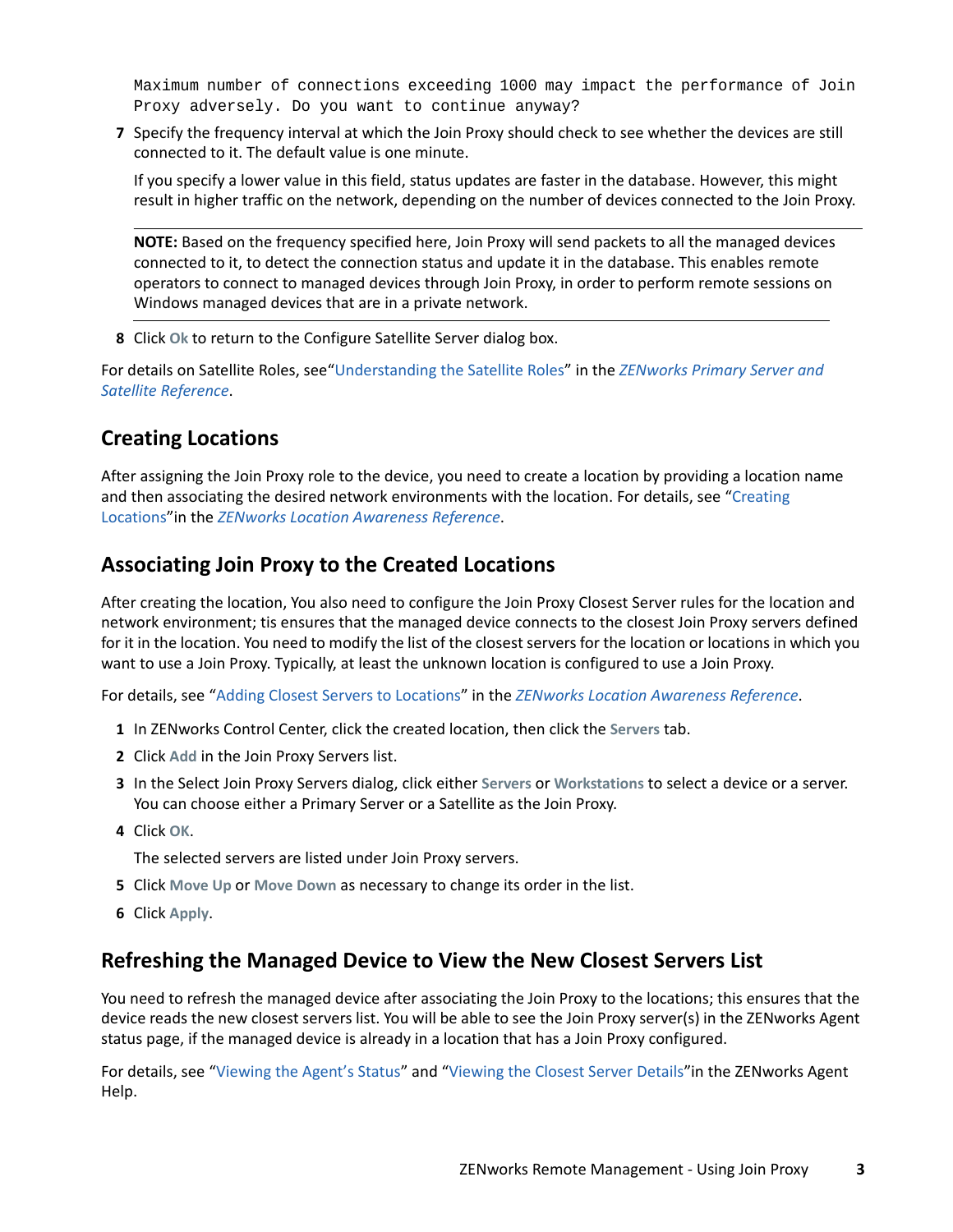## <span id="page-3-0"></span>**Remote Controlling the Managed Device - Join Proxy**

When you have enabled Join Proxy and configured the agent to use the Join Proxy in specific locations, you can start remotely managing the devices through the Join Proxy.

- **1** In ZENworks Control Center, select the device that you want to remote control.
- **2** Select **Actions** > **Remote Control**.
- **3** Click the **More Options** link to access the Join Proxy related fields. These are populated by default.

**NOTE:** If the managed device you are trying to remotely control is already connected to the Join Proxy, then the **Route Through Join Proxy** option is selected by default and the values for the **Join Proxy** and **Join Proxy Port** options are populated.

Alternately, if you are trying to launch a remote operation without selecting a device and have manually entered an IP address /DNS name, then you need to enter the address and port of the Join Proxy.

**4** Click **OK** to initiate the remote session.

During the connection negotiation, the initial connection is made with the Join Proxy. Thus, by deploying the Join Proxy satellite or Primary Server in the demilitarized zone (DMZ), you can now remotely manage Windows devices regardless of whether they are behind one or more NATs.

## <span id="page-3-1"></span>**Workflow Diagrams**

- ["Stage 1" on page 4](#page-3-2)
- ["Stage 2" on page 5](#page-4-0)
- ["Stage 3" on page 5](#page-4-1)
- ["Stage 4" on page 5](#page-4-2)
- ["Stage 5" on page 6](#page-5-1)

#### <span id="page-3-2"></span>**Stage 1**

*Figure 1 Assigning the Join Proxy Role to a device*

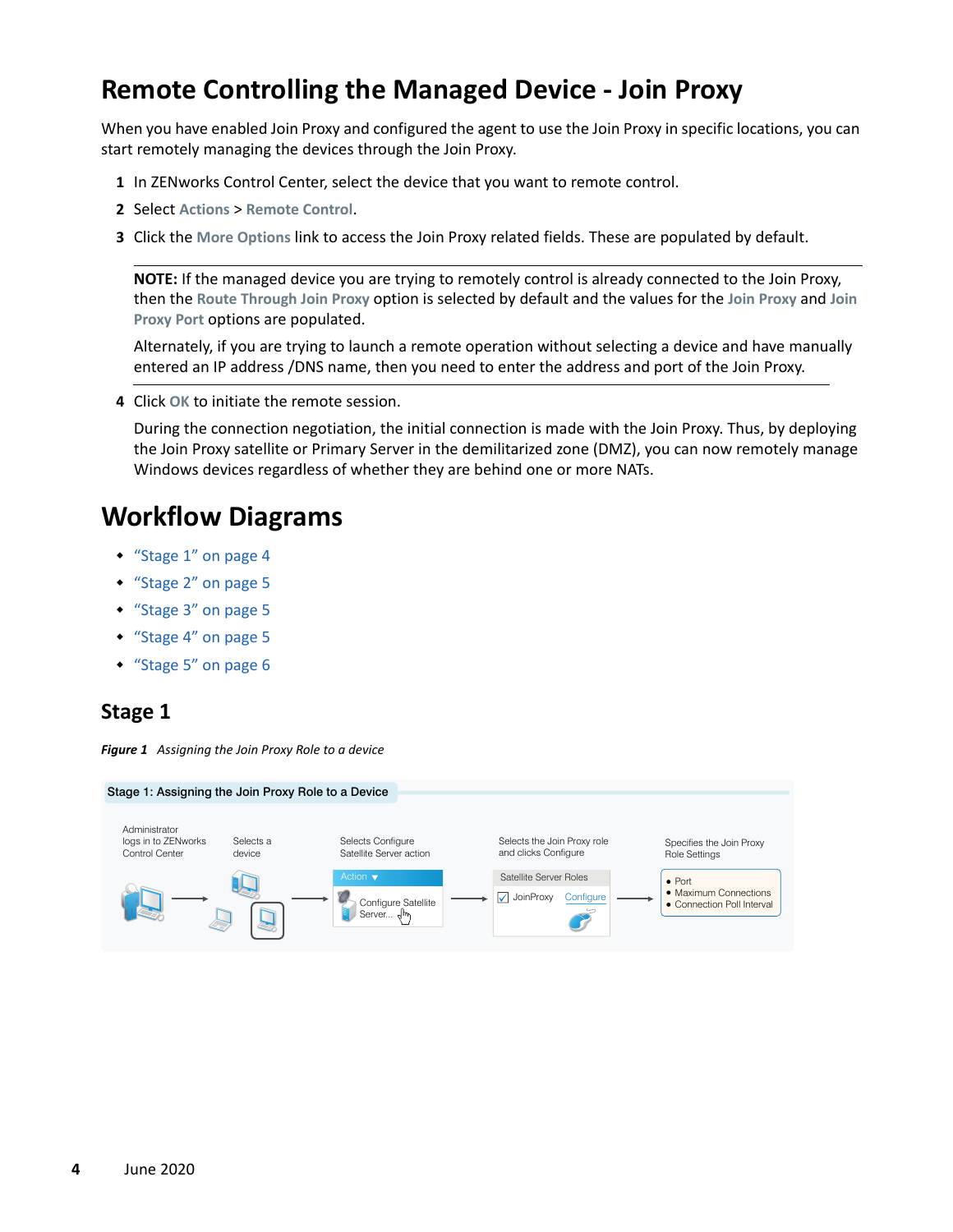## <span id="page-4-0"></span>**Stage 2**

*Figure 2 Creating a Location*

| Stage 2: Creating a Location                    |                                              |                                                                       |
|-------------------------------------------------|----------------------------------------------|-----------------------------------------------------------------------|
| <b>Clicks Configuration</b><br>on the left menu | Creates a new<br>location called External    | Creates or assigns<br>network environments<br>to the created location |
| Novell ZENworks<br>Configuration<br>ø<br>ᆐ      | <b>Location Name</b><br>External<br>External |                                                                       |

#### <span id="page-4-1"></span>**Stage 3**

*Figure 3 Assigning Join Proxy to the Created Location*



## <span id="page-4-2"></span>**Stage 4**

*Figure 4 Refreshing the Managed Device*